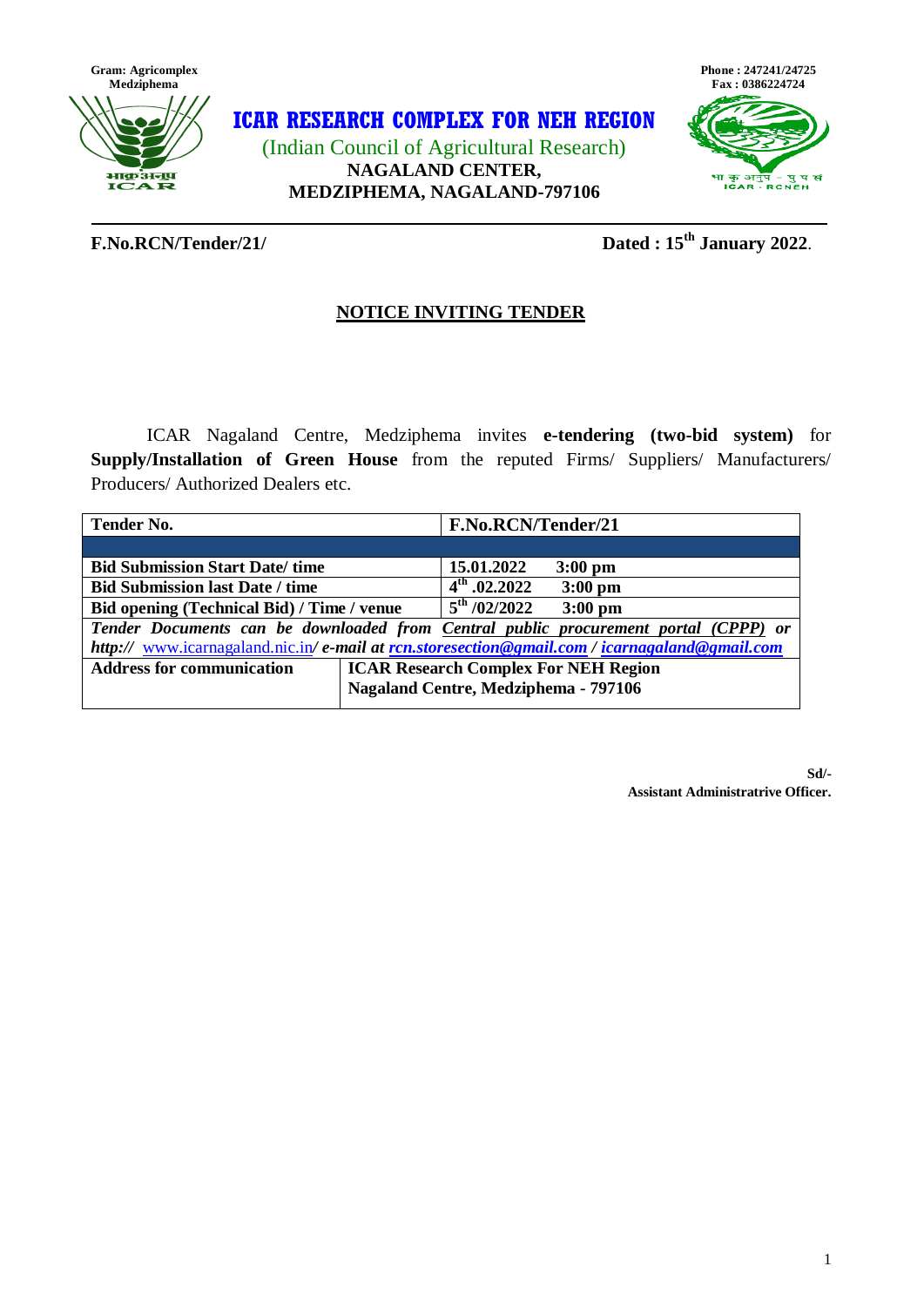

**ICAR RESEARCH COMPLEX FOR NEH REGION** (Indian Council of Agricultural Research) **NAGALAND CENTER,**

**MEDZIPHEMA, NAGALAND-797106**



# **F.No.RCN/Tender/21/**

# **Dated** : 15<sup>th</sup> January 2022.

*\*Before quoting for the tender, it is requested to kindly go through the tender document thoroughly and abide by all the Terms and conditions given below. Non-compliances of any of the T & C shall lead to no – consideration of the Bid and no request whatever so shall not be considered under any circumstances.* 

- Details of Tender form/bidding documents may be downloaded from the institute website: [www.icarnagaland.nic.in](http://www.icarnagaland.nic.in/) and http://eprocure.gov.in. /Central Portal Procurement Portal (https://eprocure.gov.in/eprocure/app).
- Tenderers/bidders are requested to visit the website http://eprocure.gov.in/eprocure/app regularly. Any changes/modifications in tender enquiry will be intimated by corrigendum through this Website  $\&$ Newspaper (TOI, Kolkata/Northeast edition & Nagaland Post)
- **Online submission of Bids through Central Public Procurement Portal (CPPP) [\(https://eprocure.gov.in/eprocure/app\)](https://eprocure.gov.in/eprocure/app) is mandatory. Offline bids shall not be accepted under any circumstances.**

# **Terms and Conditions (i):**

- **1.** In the first page of the technical document, the firms have to attach with an application in the firms official letter pad addressing to "HEAD OF REGIONAL CENTRE" citing their participation in the tender and mention details list of documents submitted/attached by the tenderer. **(refer annexure V)**
- **2.** The Tender should consist of two Bids The techno commercial bid (Bid "I") and the financial bid (Bid "II").
- **3. \*Financial bid have to be quoted only in B.O Q excel provided format, and no need to submit the hard copy of financial bid**
- **4.** On the date of opening, only Part-I (Technical Bid) will be opened. Part-II (Financial Bid) shall be opened subsequently only of those tender, whose Technical Bid qualifies as per the laid norms of this tender.
- **5.** All Bidders shall give an undertaking that they fully and unconditionally agree to abide by all the terms & conditions which, if needed, may be modified at the discretion of the Competent Authority, in supply order, for which confirmation from the supplier shall be taken. **Non submission of the undertaking may lead to rejection/ non consideration of the tender.(for undertaking refer Annexure- III)**
- **6.** The Buyer shall not be responsible for payment of transit insurance charge.
- **7.** \***The supply/installation should be F.O.R. destination ICAR, Jharnapani to the respective Division/Stores.**
- **8.** The Bidders should mandatory provide their full Bank Details, PAN Card copy GST copy, IFS code No., and TDS so as to ensure e-payment to them directly on satisfactory completion of the Supply/ installation with demonstration cum certificate should be submitted through the concern scientist/ In-charge and Head of Regional Centre (HORC) to whom the supply is made (which should be free of cost and must be completed before payment).
- **9. The Bidders should mandatorily sign on every page of the Tender Document which would show their un-conditional acceptance of all the terms and conditions of the Tender Document.**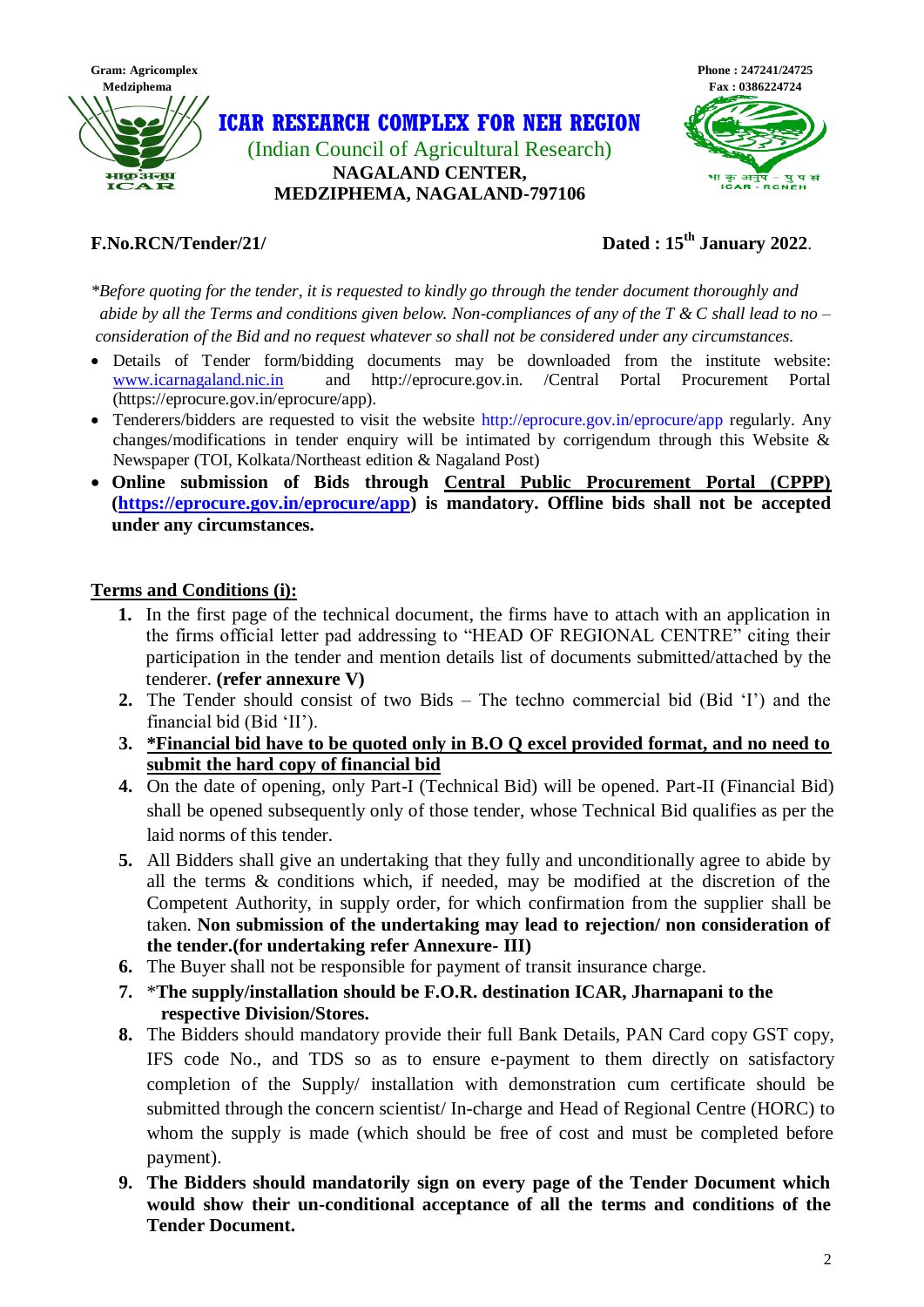- *10. \*Last date and time for receipt of all the tender is up to 3.00 PM of 4 th Feb. 2022.*
- *11. Tenders shall be opened 5 th Feb.2022 , at 3.00 PM at ICAR Nagaland Centre.*
- *12. No interest on earnest money deposit (EMD) & Security/Guarantee Performances Deposit shall be paid by the office to the tenderer.*
- **13.** In case of any dispute, the Head of Regional Centre (HORC), ICAR Research Complex, Nagaland Centre shall act as the arbitrator and his decision shall be final and binding on the Contractor.
- **14.** Legal jurisdiction for all disputes shall be within purview of the Dimapur Court.
- **15.** The Head of Regional Centre (HORC) reserves the right to accept or reject any quotation/ tender, in part or in full without assigning any reason thereof.
- **16.** The decision of the competent Authority shall be the final to select the firms/contractors.
- **17.** If the above mentioned closing /opening day of the tender happened to be non working date due to Bandh/Strike as any other reasons, the tender will be received & opened on the following working day at the same time except on the 2nd (second) Saturday.
- **18.** For any query/ clarification, the undersigned may be approached at: **E-mail:**  [rcn.storesection@gmail.com](mailto:rcn.storesection@gmail.com) / [icarnagaland@gmail.com](mailto:icarnagaland@gmail.com)

## **Others Terms & Conditions (ii)**

- **1. The Bidder have to Furnish related documents like details specification, technical literature, brand name, model & make, catalogue, authorization letter, dealership certificate, Manufacturing company registration certificate, Product certificate, price list etc. Dealership certificate/Agency certificate for the Manufacturer/Manufacturing firm should be enclosed if the rate is quoted by the Dealer/Agents.**
- **2. The Bidder has to note that, the product has to be of branded high/good super quality.**
- **3. \*Product Preference will be for "Made in India"**
- *4. The guarantee/ warrantee should be from the date of installation, and Certificate has to be provided by the supplier.*
- **5.** Illegible and Over writing, cutting etc. in the rates/tender documents will make the tender liable for rejection.
- *6.* **Furnishing of related documents like earlier supplied, experience, test qualifications, enrollment with any State Govt., Agency etc. if any.**
- **7. Last 2-3 years Income tax clearance (up to date)**
- **8. The Tenderer must have GST Registration etc. which is mandatory**,
- **9. The tenderer must also have PAN Card etc.**
- *10.* **Price quoted must be all inclusive, including packing, forwarding, Delivery charges Labour/Construction Charges, Taxes, VAT, GST etc., as may be applicable. No rates/charges etc. over and above the quoted rates shall be considered under any circumstances.**
- *11.* **Loading and unloading have to be borne by the supplier**
- **12.** The supply/Installation should be F.O.R. destination ICAR, or to the respective Places Division/Stores.
- **13.** The rates quoted should be up to ICAR Research Complex for NEH Region, Nagaland Centre, and Medziphema for the mentioned items. \***The rates must be valid for at least 1 (one) year from date of quotation/ award of the supply**.
- **14.** If the selected tenderer does not accept the offer after issue of Letter award by the institute within 10(Ten) days. The offer made shall be deemed to be withdrawn without any notice and the offer will be given to the next firm.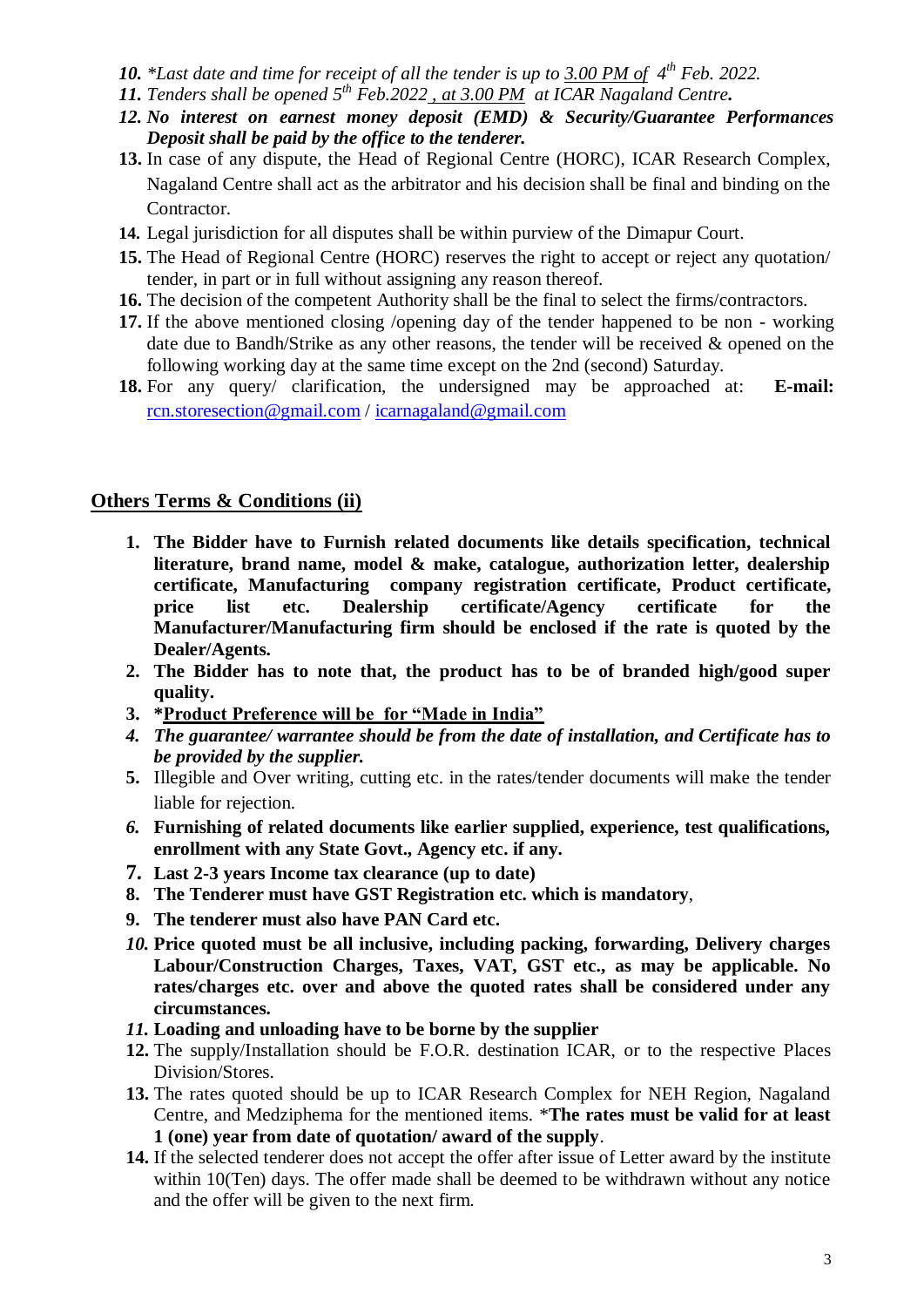- *15. Performance guarantee/Security Deposit 5% of the total value only have to be deposited by the successful Firm immediately on the receipt of the work/Supply order, in the form of Demand Draft, Banker cheque & Bank gaurantee, valid for 1(one) years. Payable at S.B.I., Medziphema. In favour of the JOINT DIRECTOR, ICAR Research Complex for N.E.H. Region, Nagaland Centre, , Medziphema.*
- *16. Performance guarantee/Security Deposit of 5% will be retained by the office till the coverage of warranty/ guarantee period.*
- **17.** The selected tenderers must complete the supply & installation within 45 (forty five) days from the date of issue of supply order. Delay in supply within the prescribed time limit as per the supply order shall attract 1% penalty of the bill value per week and part thereof.
- **18.** The equipments/items that broke/damaged during the transportation have to be replaced immediately by the firm.
- **19.** The selected firm has to supply and install the product as quoted, and if the product is found to be of fake quality then the order will stand as cancelled, and then EMD /Security deposit will be forfeited.
- **20.** Installation cum demonstration has to be borne by the supplier at its own expenditure.
- **21.** The Supplier has to provide full free servicing of the equipments during the guarantee/warranty periods.
- **22.** \*After successfully Supply. **the bill has to be submitted in triplicate in the name of The Head of Regional Centre (HORC), ICAR Nagaland Centre** for release of payment.
- **23.** All expenses will be borne by the firm for sending goods to ICAR Nagaland Centre.
- **24.** No advance payment will be entertained by any means.
- **25.** Other terms & conditions may be decided by the Competent Authority during the issue of supply order.
- **25 .**Online submission of Bids through **Central Public Procurement Portal (CPPP) [https://eprocure.gov.in/eprocure/app\)](https://eprocure.gov.in/eprocure/app)** is mandatory. Offline bids shall not be accepted under any circumstances**.**

**Sd/- Asstt. Administrative Officer**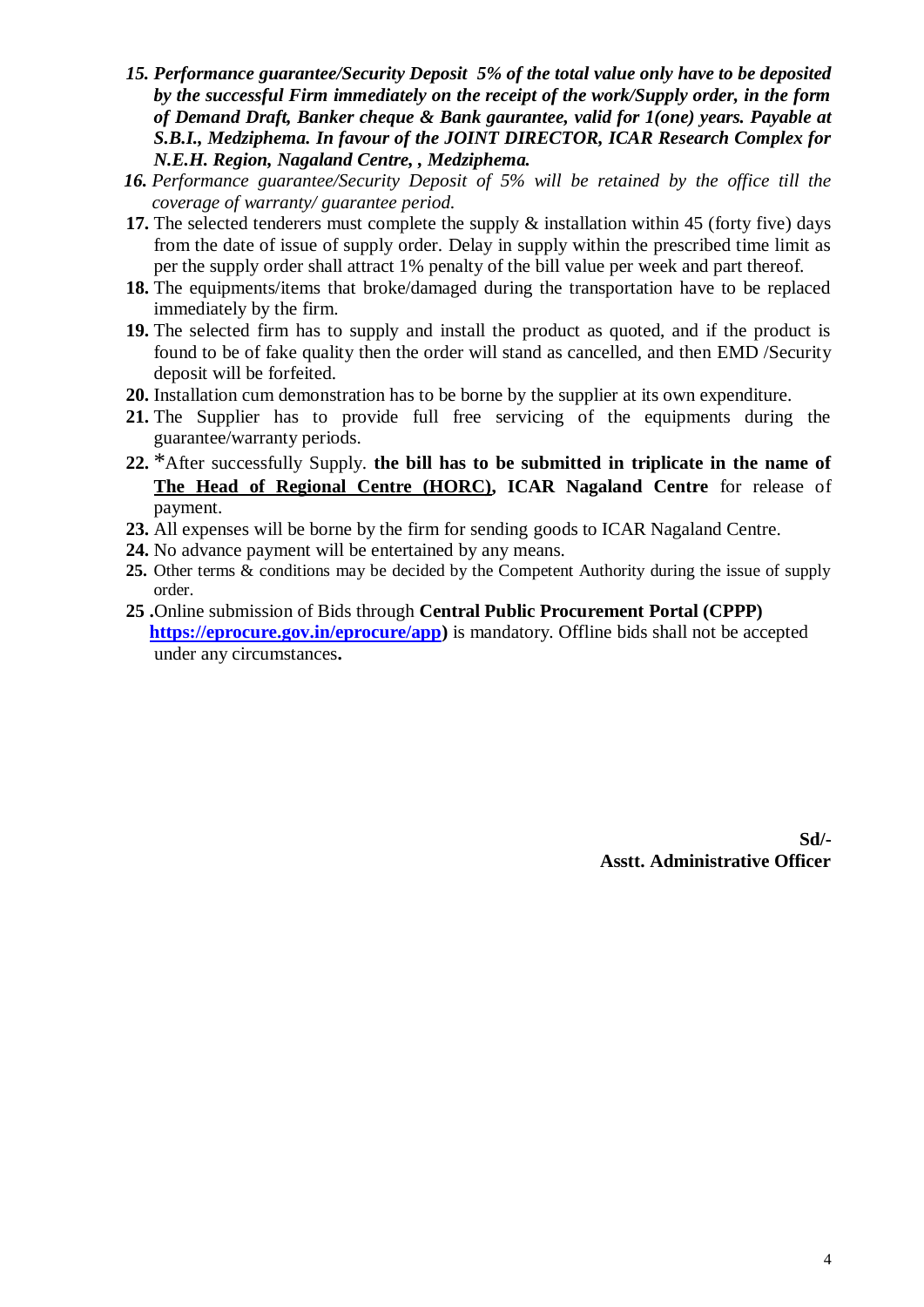# **TECHNICAL SPECIFICATION FOR GREEN HOUSE (100 Sq.mtr)**

### **Shape**: - Dome type

### **Main chamber: -** 16.0 x 6.25 x 3.6 x 2.4m (L x W x CH x SH)

**Structure:** - Made of GI square pipes (ISI marked) size 48mm x 48mm (column), 38mm x 38mm (Truss & foundation) and 32mm x 32mm (Truss member & Purlin) IS 1239 class B, designated to film the frame would be strong enough to withstand similar wind velocities.

**Buffer chamber**: - Made of GI square pipes (ISI marked), of size 2.0 x 2.0 x 2.4m (length x width x height), with two doors of size 1000 x 2000 mm each having hydraulic door closers. Clear 6 mm polycarbonate glazing, top & bottom tracks, jambs, flashings & installation hardware, Air curtain will be provided over the entry doors to cover full width. A disinfection pit of size 600 x400mm and 50 mm deep to be provided in front of buffer room.

**Cladding:** Top & side covered with UV stabilized 200 micron transparent plastics films conforming Indian Standards (IS 15827 : 2009), multilayered, antivirus, thermic, anti mist, anti dust, anti drip, anti sulphur, diffused, anti corrugation, clear and having minimum 85% level of light transmittance.

**GI profile /Poly fixing**: C type profile made from GI would have high strength with light weight (approx 220-250 gm/m) smooth edges, curve bottom proper for 31.8 mm to 76.2 mm pipes, Proper channel for zig-zag spring and suitable for double spring locking 0.9mm thick. Self drilling screw would be fixed on profile every 30 cm along the full length of the profile.

**Internal screen:** at gutter height inside poly house will be provided with retractable 50% UV stabilized green/black shade net, with hand operated folding machines.

**Side Ventilation:** On both sides, 1.2m wide will be provided with 40 mesh insect netting. This net will be covered with roll able/retractable (with hand operated rolling machines.) UV stabilized 200 micron transparent plastics films on both sides.

**Roof top sprinklers**: Three sprinklers of circular sprinkling type (to cover whole width and length of poly house) to be installed on roof top through 16 mm diameter LLDPE pipe. Sprinklers to be operated with pump installed for fogging/misting.

### **Humidification/Fogging System:**

| Fogger          | : Micro fogger hanging type                          |
|-----------------|------------------------------------------------------|
| Water Discharge | : 28 - 32 LPH each nozzles                           |
| Quantity        | : As per requirement                                 |
| Lateral pipe    | : 16 mm LDPE black                                   |
| Filter          | : Online Disc/screen                                 |
| Water storage   | : PVC Tank 500 l, standard ISI make.                 |
| Pump            | : 1.0 HP or as per requirement of high brand quality |

**Electrical Fittings:** - Complete wire ISI marked/ any reputed make with copper wire and insulation with desired load switches Anchor/ ISI marked of desired load with switches as required. MCB: - Reputed make/ ISI marked – Complete set.

### **Drip irrigation system:**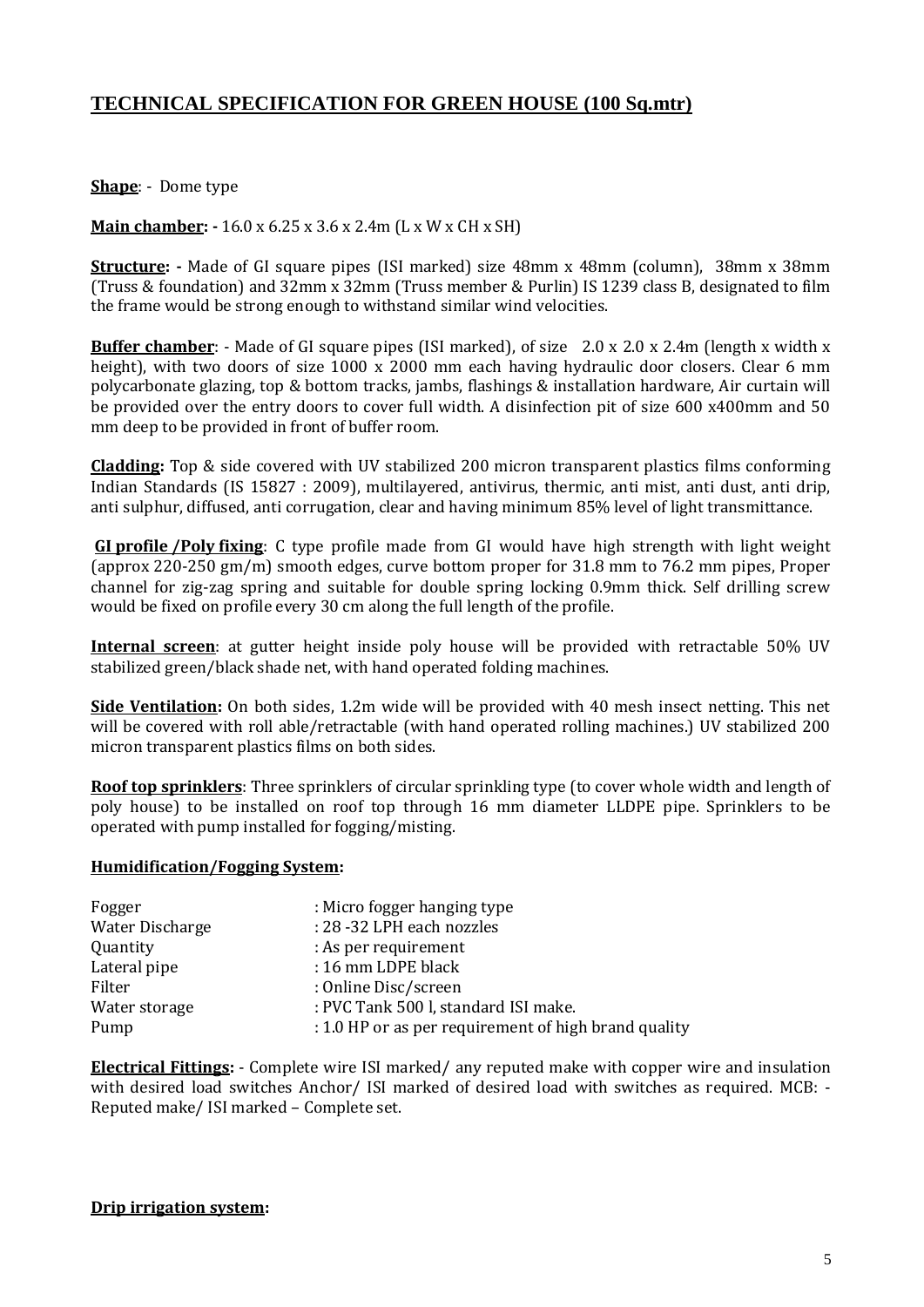Quality and reputed Inline Lateral 16mm, 2.1 Iph@30cm spacing, 4kg/cm2 PVC main and sub main pipes, PVC Ball Valves, Ventury Assembly, Air release Valve, Flush Valve, connected to Common Plastic Screen Filter, Fittings and Accessories.

### **Evaporated cooling system:**

**A.** 1.2 m tall 6.0m long and 100mm thick evaporative cellulose CELDEC complete set cooling pad with all necessary framing material of aluminium require supporting distribution and returning piping. Gutters, down spout end drip pan, plumbing kit, pump as per required, drilled PVC piping cap, pad, retainer, and all suspension hardware. Metal flashings as required to seal pad to vent opening 4" thick evaporative cooling pad material:

- Construction materials: Aluminium profiles Tray sides, Top etc.
- Plastic Profiles : Water distribution trip
- Cooling media : 100 mm thick celdek 7090/500
- Filtration : 25 to 55 mm viscous filter for 30 mm efficiency
- Water Storage Tank : 500 litre
- Miscellaneous : Fasteners Galvanized, Rivet Aluminium
- Pump : 1.0 HP mono block ISI approved equivalent
- Efficiency : At velocities of 1-3 M/s to give efficiency from 60-95%
- Pad Protection : 40 mesh Nylon for extra protection from fitted behind the Pad
- **B.** Slow speed Axial Flow Fan Single speed belt driven exhaust fan size 36", Qty 02.

### **Microprocessor Control Panel for Automation:** For Temperature & Humidity Control System:

**a.** Technical feature of temp. Control system – Temp. Range 0.1 to 59.9 °C Accuracy - ±1 °C Hysteresis: 0.4°C with sensor prob Pt.-100 sensor cord 5 meters. Input: 200-240 VAC (110 VAC available on demand), Ambient: 5°C to 45°C, RH upto 85% normally

**b.** Relative Humidity Control System: It maintains RH in the range if  $\pm 4\%$ -13%, Range 30% -90%, Real RH: ±2%. ±1 digit (at 45%), ambient: 5°C to 45°C, RH upto 95%

**Water supply**: Water tank (1000 lts) with water access in Poly house (18mm) with necessary PVC fitting (T, elbow, bend, Sockets, Valves etc.). Source of water 10-15m away from sight.

### **Civil Works:**

**Foundation:** Grouting of vertical poles in CC 1:2:4 (I Cement : 2 Sand : 4 Stone aggregate 20 mm nominal size (30 x 30 x75 cm) below ground level.

**Curtain Wall:** Made of 1st Class bricks in 1:6morter, all sides of the poly house 60cm above GL and 30 cm below GL with 10cm thick PCC base duly painted & plastered.

# **Note : (a) Bidders have to meet/comply all the required specification cited above to Qualify in the technical bid.**

 **(b). Provide technical literature/catalogue of the product for king reference.**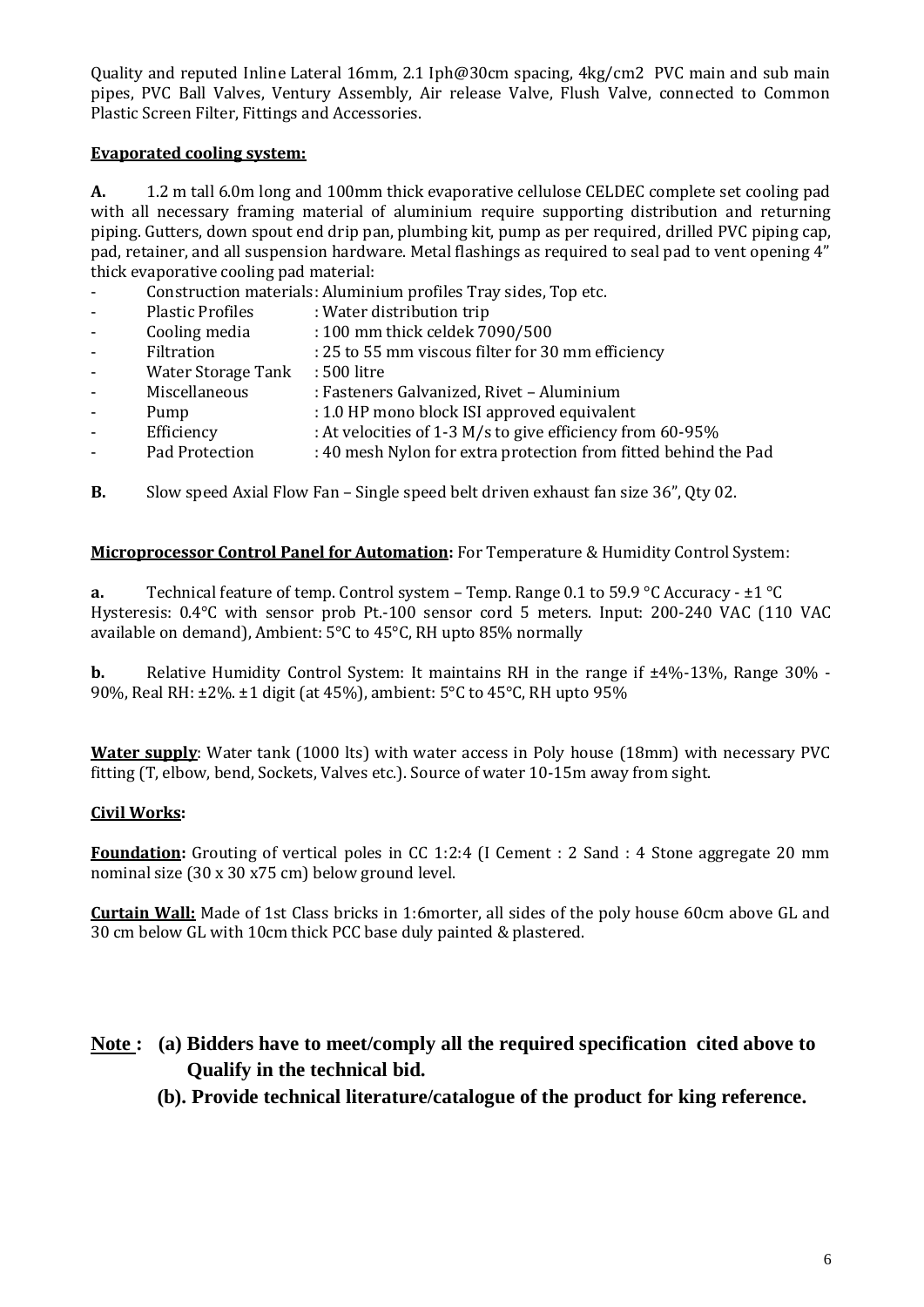- a. Rate quoted must be given in the prescribed format only and must be inclusive of all taxes including GST/IGST, packing, forwarding, Delivery charges Labour/Construction Charges, Taxes, VAT, as may be applicable.
- b. Time completion for the work is allowed for 45 (forty five) days from the date of award of contract. No extension of time will be allowed unless written permission with valid reasons granted by the competent authority.
- c. The tender submitted by the contractor/firm shall remain valid for a period of 6 (six) months from the date of opening of the tender and the contractor shall be bound to take-up the allotted work at his own quoted rates, till the completion of the work. No revised rate will be paid for increasing cost of the materials, labour charges etc.
- d. Any taxes and/or other Government levies as applicable or becoming applicable later due to or under any law shall be deducted from the bill.
- e. The quotation/tender must be for the whole work and not in fragments.
- f. Payment shall be made only on the satisfactory completion of the work. No part payment/ supplementary/ enhanced/ revised bill shall be considered in any circumstances.
- g. Except where specification provided, all materials including tools/basic facilities etc. required for the execution of the work shall have to be arranged by the contractor himself at his own means and cost. No materials will be provided by the department.
- **h. The construction materials, as required shall be arranged and borne by the contractor himself and the quality of ISI standard / as per estimate should be maintained strictly without fail. The required cash memo in support of the quantity and quality of materials utilized are to be submitted with the bill.**
- i. The Contractor/Firm will have to make their own arrangement for water/light and arrangement of stay for the workers etc. No labour of the contractor will be allowed to stay inside the campus/site of work.
- **j. Samples of all materials to be used in the work in respect of brand, manufacture and quality shall be got approved from the estate officer. Sample must be produced on demand free of cost.**
- k. The contractor/firm shall be fully liable for observance of all statutory & legal dues/norms viz. EPF. ESIC, child labour act, minimum wages act etc. no child labour shall be employed on work. Payment to the labourer shall be paid as per the prevalent norms and in to compliance of the minimum wages Act. Non compliance of any statutory or legal dues/norms shall be the sole responsibility of the contractor.
- l. The contractor/firm shall take all safety measures and precautions and wholly responsible for ensuring safety during execution of work till completion of the entire work allotted to him.
- m. For carrying out the work on Sunday/holiday or during night, proper permission should be obtained from the competent authority.
- n. The successful contractor/firm shall have to enter in to an agreement, before the start of the work allotted to him.
- o. If the contractor/firm fails to sign the formal agreement or start the work within the specified time, after award of the work, the earnest money/performance guarantee, as the case may be, shall be forfeited and the work order shall stand cancelled, and the contract will be awarded to the next firm if desire by the competent authority.
- p. **No compensation shall be paid to the contractor for any damaged caused by natural calamity during the execution of the work**.
	- **26.** If any contractor fails to complete the work within the specified time, Liquidation Damage Clause shall be invoked and shall attract 1% penalty of the bill value per week and part thereof.
- **q. After satisfactory completion of the work, Bills in triplicate may be submitted to the office for arranging payment. While submitting the bills, the Contractor shall give in writing that all the statutory & legal dues/norms have been fully complied with and in case of any default, the**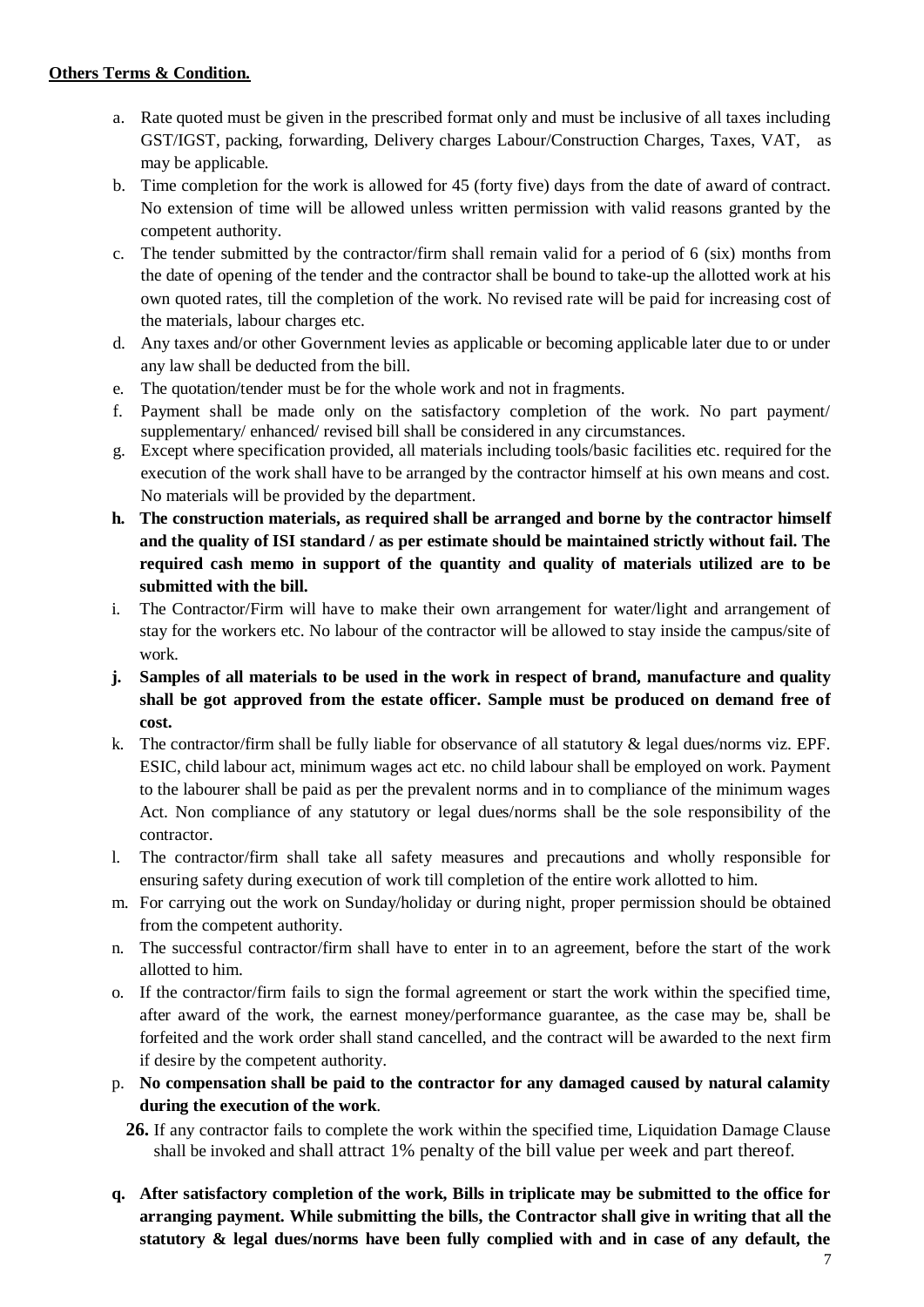**Contractor shall be lone and sole responsible for the same. Necessary taxes will be deducted from the bill at the time of payment.**

- r. Contractor should not employ labour or staff of doubtful integrity of the State. If anti-state or antisocial elements are employed by the contractor, his tender will be cancelled and no claim whatsoever will be entertained for any loss or damages.
- s. Concrete vibrators should be used for all concrete structural members in cement concrete works. The contractor should arrange the concrete vibrators by himself and for concrete works only "River sand" which is clean and free from dust and dirt should be used in the works.
- t. Other terms & conditions, as may be decided by the Competent Authority from time to time, depending upon the condition & requirement of the supply. The intimation in this regard, shall be provided well in advance &the bidder/supplier shall be bound by the said terms & conditions.

**Sd/ Asst.Admin. Officer.**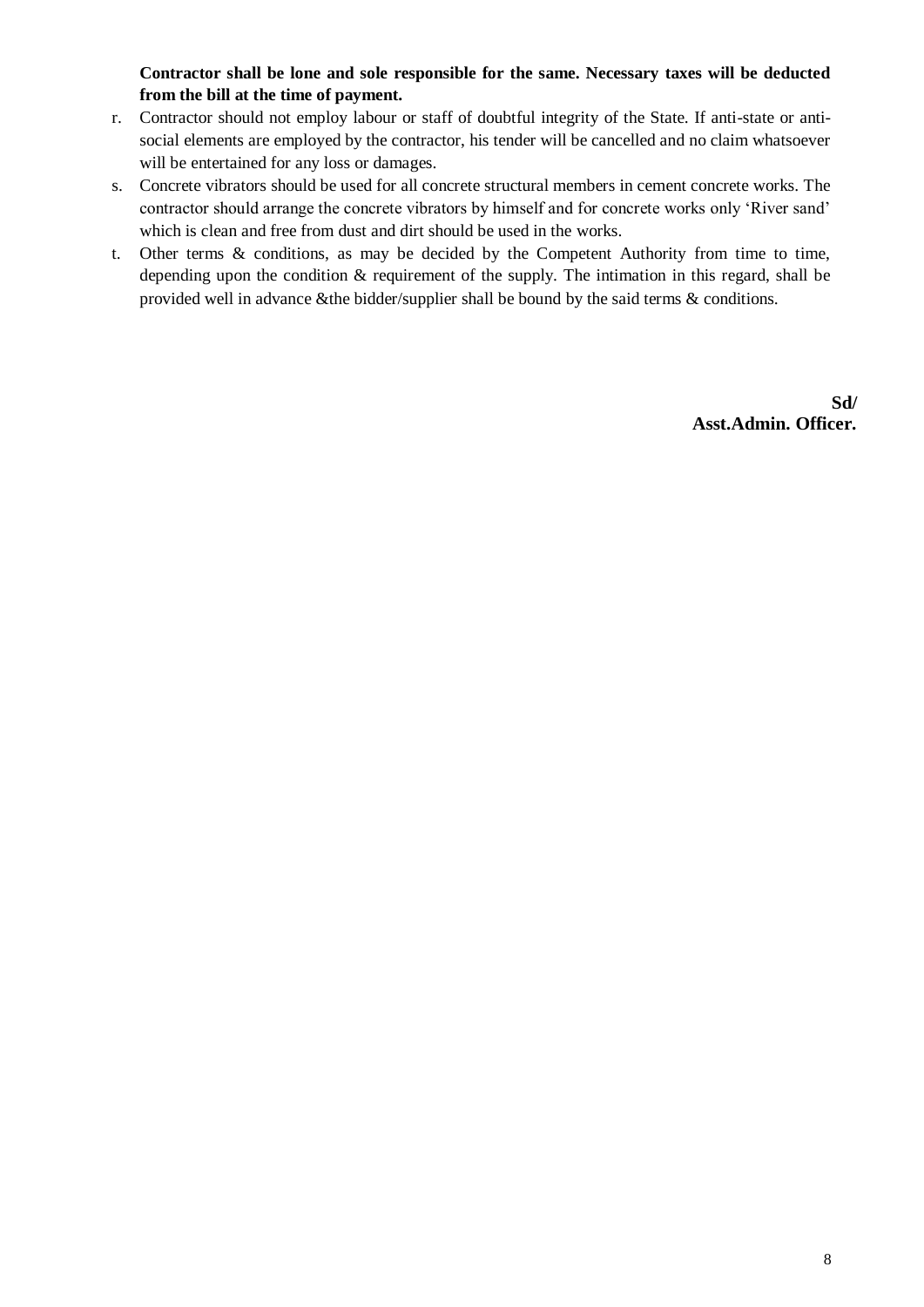### **Annexure I**

## **TECHNICAL BID PREPARATION**

### **Check list of Bid Documents**

| Sl.no | <b>Type of Bid</b>   | <b>List of Documents To be Attached</b>                                   |  |  |  |  |  |  |
|-------|----------------------|---------------------------------------------------------------------------|--|--|--|--|--|--|
|       |                      | Covering letter on official letter head (refer annexure V).<br>1.         |  |  |  |  |  |  |
| A.    | <b>Technical Bid</b> | 2.<br>Profile /Track record of the company/Firms (if any)                 |  |  |  |  |  |  |
|       |                      | 3.<br>Photo copy of Trade License / GST registration details.             |  |  |  |  |  |  |
|       |                      | 4.<br>Photo copy of Income tax clearance up to date. (Mandatory)          |  |  |  |  |  |  |
|       |                      | 5.<br>Banking detail (mandatory)                                          |  |  |  |  |  |  |
|       |                      | Photo copy of pan card (Mandatory)<br>6.                                  |  |  |  |  |  |  |
|       |                      | 7.<br>Valid GST registration certificate (Mandatory)                      |  |  |  |  |  |  |
|       |                      | 8.<br>Experience (related work)                                           |  |  |  |  |  |  |
|       |                      | 9.<br>Contact No. & e-mail ID (mandatory)                                 |  |  |  |  |  |  |
|       |                      | Details of the product along with brand name,<br>10.                      |  |  |  |  |  |  |
|       |                      | model & make,. (technical literature/ catalogue) (if any)                 |  |  |  |  |  |  |
|       |                      | 11. Authorization letter / dealership certificate / Manufacturing company |  |  |  |  |  |  |
|       |                      | registration certificate, Product certificate, price list (if any) etc.   |  |  |  |  |  |  |
|       |                      | Dealership certificate/Agency certificate for the                         |  |  |  |  |  |  |
|       |                      | Manufacturer/Manufacturing firm.                                          |  |  |  |  |  |  |
|       |                      | undertaking and declaration (Format given in annexure III) on<br>12.      |  |  |  |  |  |  |
|       |                      | official letter head duly signed by the tenderer along with seal.         |  |  |  |  |  |  |
|       |                      | (Mandatory)                                                               |  |  |  |  |  |  |
|       |                      | Other credentials (if any).<br>13.                                        |  |  |  |  |  |  |

# **Annexure - II**

### **PRICE BID**

**Financial Bid to be quoted separately in the excel sheet provided as BOQ (Bid of Quantity) and upload in the CPP Portal.**

### **PREPERATION OF FINANCIAL BIDS**

| SL. No.                                                                            | Name of the Item / Particulars   Quantity |          |       | Rate /unit   Total amount<br>(including all taxes) |  |  |  |  |  |
|------------------------------------------------------------------------------------|-------------------------------------------|----------|-------|----------------------------------------------------|--|--|--|--|--|
|                                                                                    | <b>Green House</b>                        | per unit | 00.00 | 00.00                                              |  |  |  |  |  |
| $\degree$ 00.00<br>Rate should be inclusive of all taxes transportation/labour etc |                                           |          |       |                                                    |  |  |  |  |  |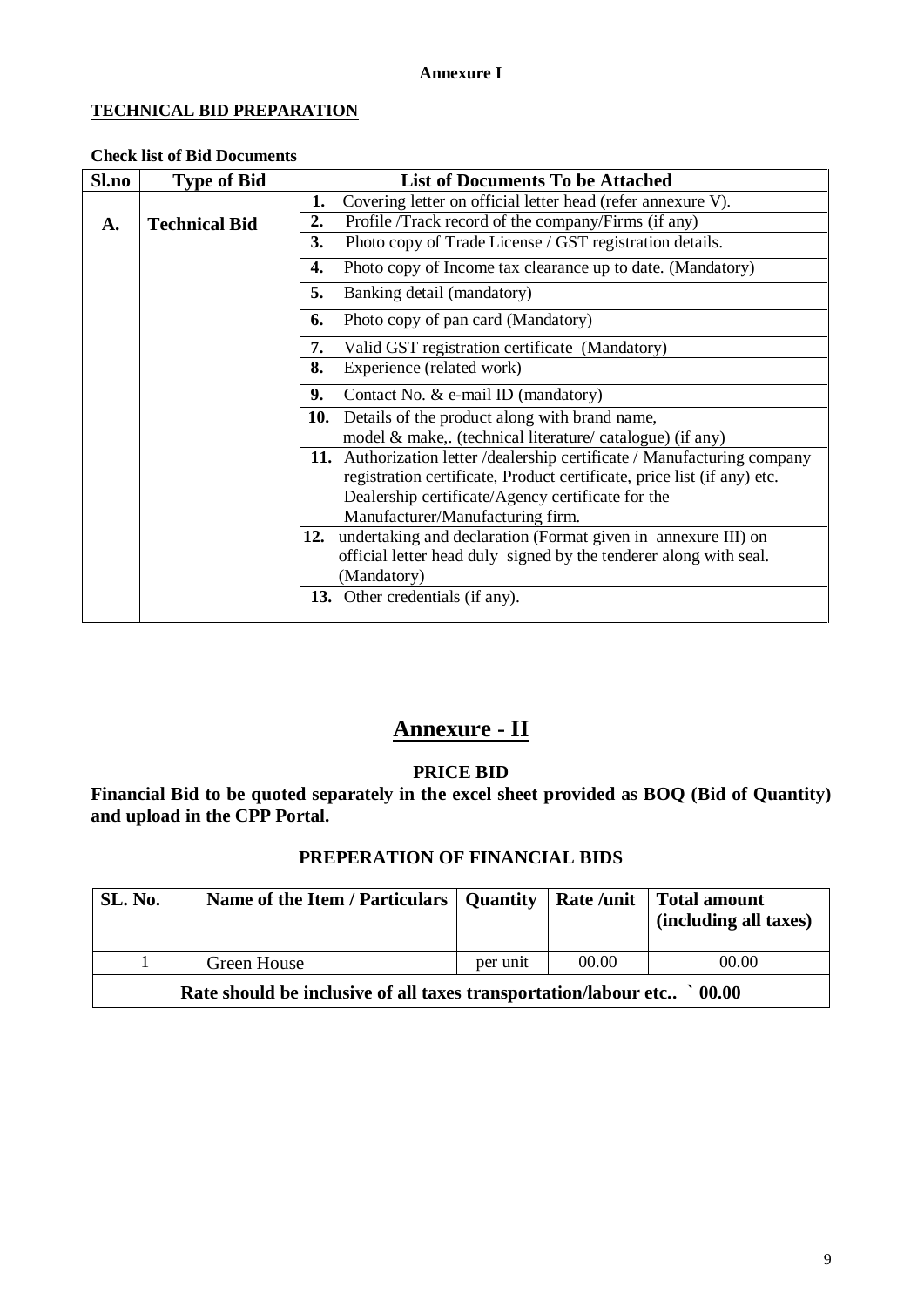# **Annexure - III**

### **(Tender will be rejected if undertaking is not submitted)**

### **UNDERTAKING (to be submitted in Agency/firm's letter pad)**

I/We have read and understood the ICAR Nagaland Centre, General Terms and Conditions contained in the application form. I/We do hereby declare that all the details provided in this application form are true to the best of my/our knowledge and belief and any mis-representation of facts will render me/us liable to any action as may be deemed fit by ICAR Nagaland Centre..

 I/We do hereby also accept ICAR Nagaland Centre have the right to accept or reject this application and not to issue invitation to Tender to me/us.

 I/We undertake to communicate promptly to ICAR Nagaland Centre for any changes in the condition or working of the firm. It is certified that we have not been blacklisted by any organization of Government of India including Central Vigilance Commission (CVC) in the last three years. The undersigned is fully authorized to sign and submit this application form on behalf of the organization, he/she represent. We authorize ICAR Nagaland Centre to approach individuals, employees, firms and corporations to verify our competence and general reputation.

**Name of the Contractor:**

**Signature with Contractor seal** 

**Address :**

**Registration No :**

 **Contact No :**

| Place: |  |  |  |  |  |  |  |
|--------|--|--|--|--|--|--|--|
| Date:  |  |  |  |  |  |  |  |

*\*Note that undertaking is compulsory & mandatory. Tender will be rejected if undertaking is not submitted.*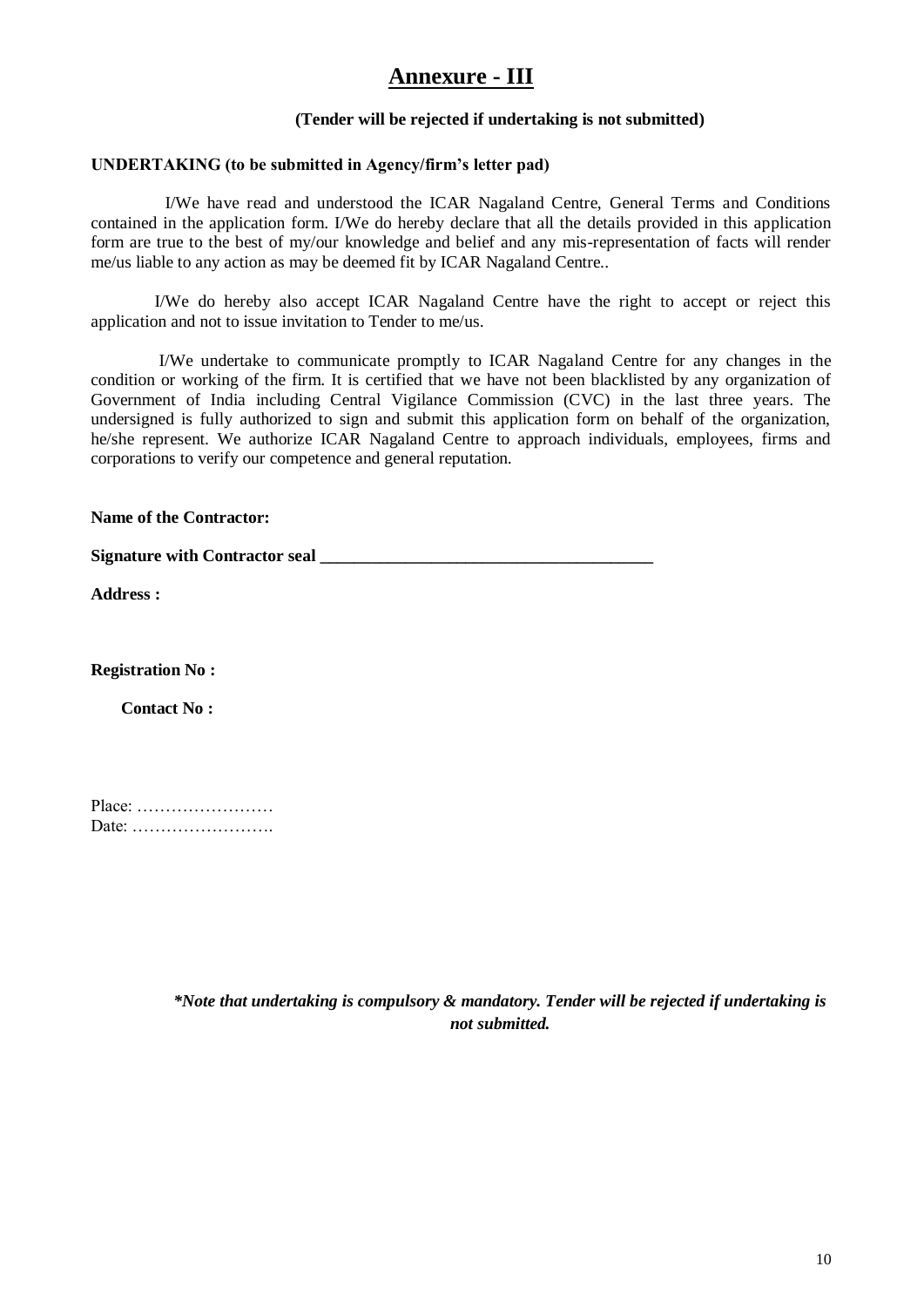# **Annexure – V**

(Covering letter For eg.)

**To,** 

# **HEAD OF REGIONAL CENTRE**

ICAR Research Complex For NEH Region Nagaland Centre, Medziphema-79716.

# **Sub : Participating for tender on "Supply/installation of Green House"**

### **Dear Sir,**

I am herewith submitting my participation for tender on "**Supply/installation of Green House,**" at ICAR Nagaland Centre, and the details list of documents submitted/attached for reference are as cited below.

This is for your kind information please.

Thanking you.

Yours faithfully

(XYZ)

Firm Seal with designation.

## **List of Documents attached.**

1. xyz.

2… Xyz etc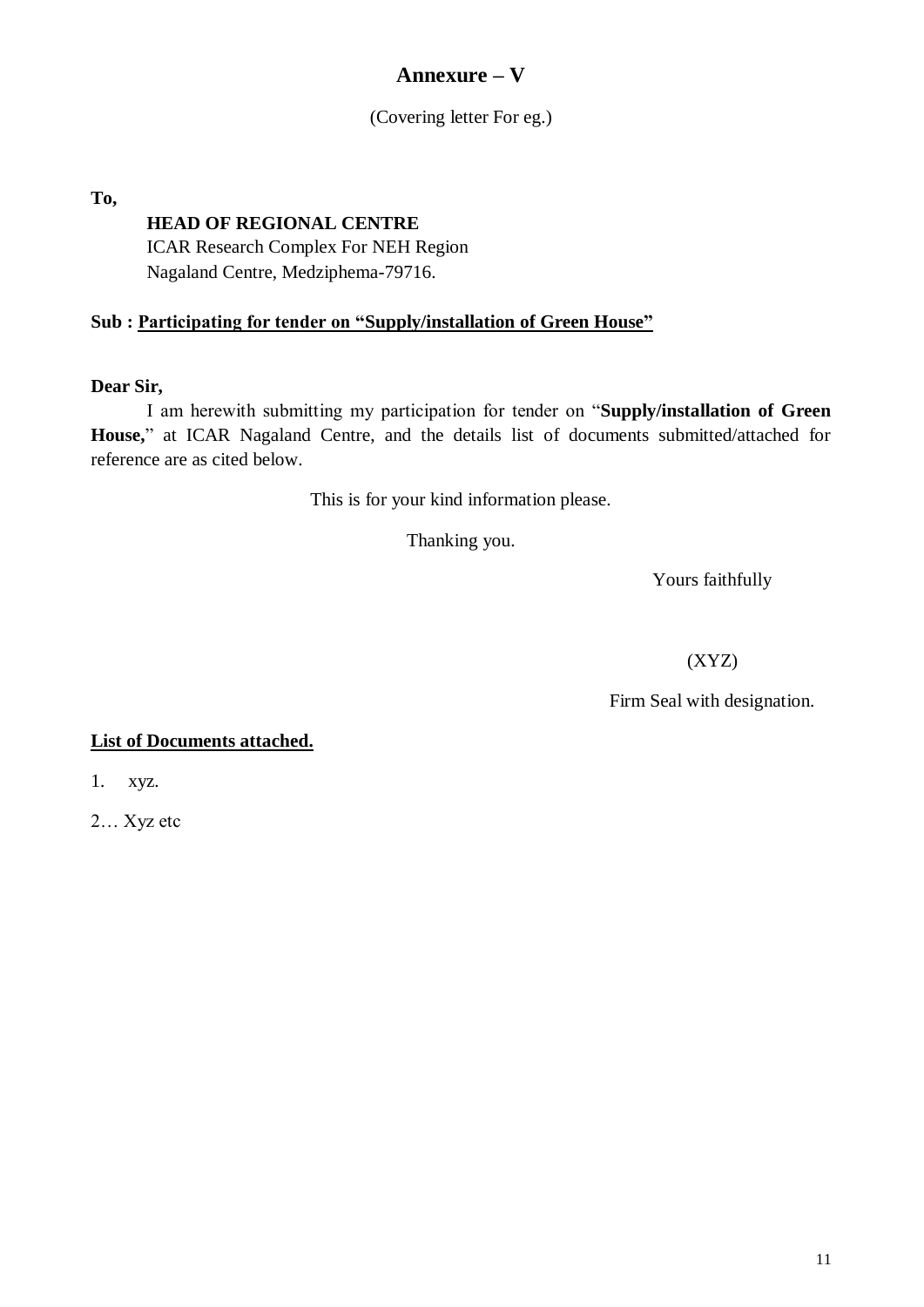# **Instructions for Online Bid Submission**

The bidders are required to submit soft copies of their bids electronically on the CPP Portal using valid Digital Signature Certificates. The instructions given below are meant to assist the bidders in registering on the CPP Portal, prepare their bids in accordance with the requirements and submitting their bids online on the CPP Portal.

For More useful information for submitting online bids on the CPP Portal may be obtained at [https://eprocure.gov.in/eprocure/app.](https://eprocure.gov.in/eprocure/app)

## **REGISTRATION**

- Bidders are required to enroll on the e-Procurement module of the Central Public Procurement Portal (URL https://eprocure.gov.in/eprocure/app.) by clicking on the link "**Online Bidder Enrollment'** on the CPP Portal which is free of charge.
- As part of the enrolment process, the bidders will be required to choose a unique username and assign a password for their accounts.
- Bidders are advised to register their valid email address and mobile numbers as part of the registration process. These would be used for any communication from the CPP Portal.
- Upon enrolment, the bidders will be required to register their valid Digital Signature Certificate (class II or Class III certificates with signing key usage) issued by any certifying authority recognized by CCA India (e.g. Sify/nCode/eMudhra etc.) with their profile.
- Only one valid DSC should be registered by a bidder. Please note that the bidders are responsible to ensure that they do not lend their DSC"s to others which may lead to misuse.
- Bidder then logs in to the site through the secured log-in by entering their users ID/password and the password of the DSC/e-Token.

## **SEARCHING FOR TENDER DOCUMENTS**

- There are various search options built in the CPP Portal. To facilitate bidders to search active tenders by several parameters. These parameters could include Tender ID, Organization Name, Location, Date, Value etc. There is also an option of advanced search for tenders, wherein the bidders may combine a number of search parameters such as Organization Name, Form of Contract, Location, Date, Other keywords etc. to search for a tender published on the CPP Portal.
- Once the bidders have selected the tenders they are interested in, they may download the required documents/tender schedules. These tenders can be moved to the respective "My Tenders" folder. This would enable the CPP Portal to intimate the bidders through SMS/email in case there is any corrigendum issued to the tender document.
- The bidder should make a note of the unique Tender ID assigned to each tender, in case they want to obtain any clarification/help from the Helpdesk.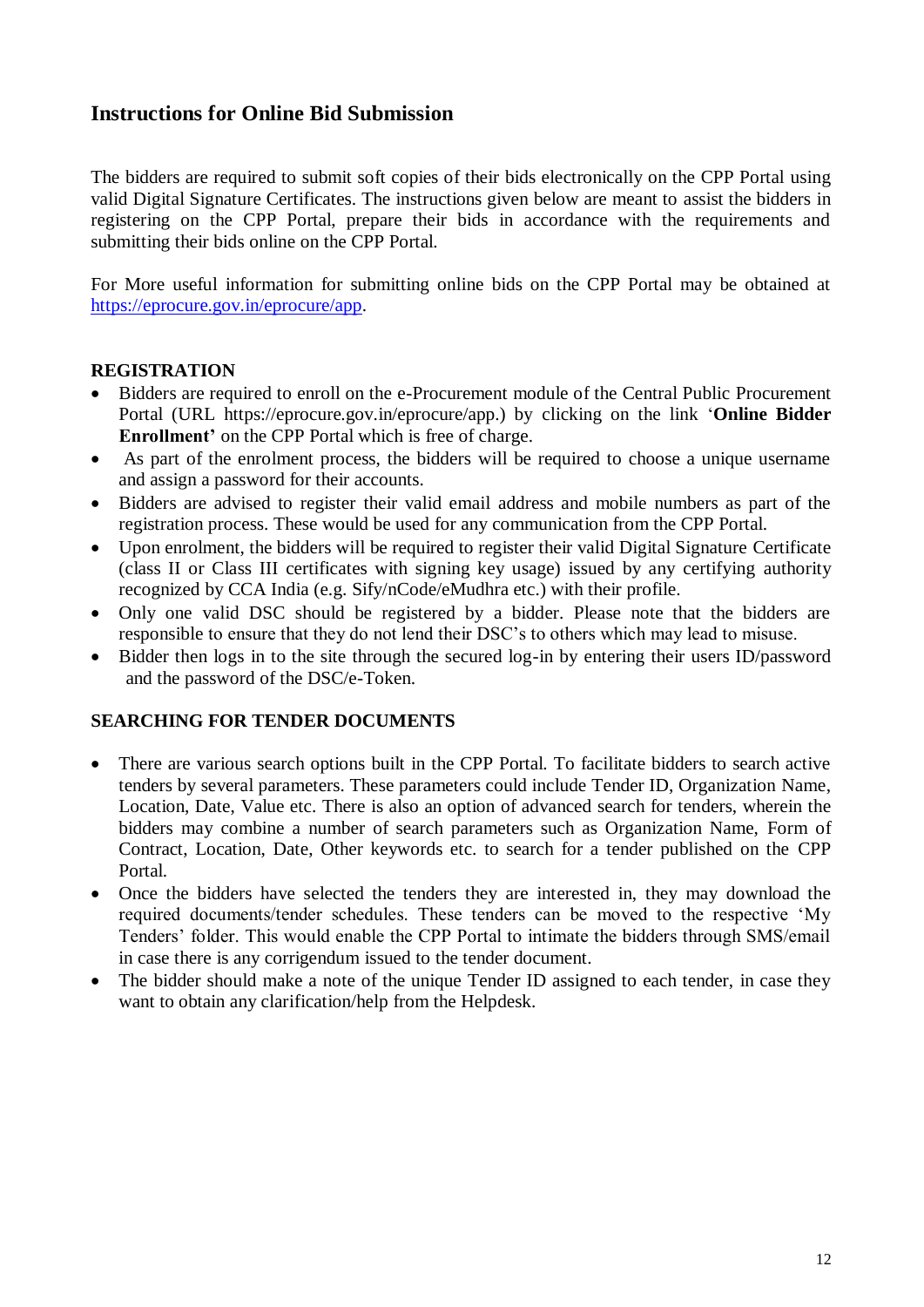### **PREPARATION OF BIDS**

- Bidder should take into account any corrigendum published on the tender document before submitting their bids.
- Please go through the tender advertisement and the tender document carefully to understand the documents required to be submitted as part of the bid. Please note the number of covers in which the bid documents have to be submitted, the number of documents- including the names and content of each of the document that need to be submitted. Any deviations from these may lead to rejection of the bid.
- Bidder, in advance, should get ready the bid documents to be submitted as indicated in the tender document/schedule and generally, they can be in PDF/XLS/RAR/DWF/JPG formats. Bid documents may be scanned with 100 dpi with black and white option which helps in reducing size of the scanned document.
- To avoid the time and effort required I uploading the same set of standard documents which are required to be submitted as a part of every bid, a provision of uploading such standard documents (e.g. PAN card copy, annual reports, auditor certificates etc.) has been provided to the bidders. Bidders can use 'My Space' or 'other important Documents' area available to them to upload such documents. These documents may be directly submitted from the "My Space" area while submitting a bid, and need not be uploaded again and again. This will lead to a reduction in the time required for bid submission process.

## **SUBMISSION OF BIDS**

- Bidder should log into the site well in advance for bid submission so that they can upload the bid in time i.e. on or before the bid submission time. Bidder will be responsible for any delay due to other issues.
- The bidder has to digitally sign and upload the required bid documents one by one as indicated in the tender document.
- Bidder has to select the payment option as 'offline' to pay the tender fee/EMD as applicable and enter details of the instrument.
- Bidder should prepare the EMD as per the instructions specified in the tender document. The original should be posted/couriered/given in person to the concerned official, latest by the last date of bid submission or as specified in the tender documents. The details of the DD/any other accepted instrument, physically sent, should tally with the details available in the scanned copy and the data entered during bid submission time. Otherwise the uploaded bid will be rejected.
- Bidders are requested to note that they should necessarily submit their financial bids in the Format provided and no other format is acceptable. If the price bid has been given as a standard BOQ format with the tender document, then the same is to be downloaded and to be filled by all the bidders. Bidders are required to download the BoQ file, open it and complete the white colored (unprotected) cell with their respective financial quotes and other details (such as name of the bidder). No other cells should be changed. Once the details have been completed, the bidder should save it and submit it online, without changing the filename. If the BOQ file is found to be modified by the bidder, the bid will be rejected.
- The server time (which is displayed on the bidders' dashboard) will be considered as the standard time for referencing the deadlines for submission of the bids by the bidders, opening of bids etc. The bidders should follow this time during bid submission.
- All the documents being submitted by the bidders would be encrypted using PKI encryption techniques to ensure the secrecy of the data. The data entered cannot be viewed by unauthorized persons until the time of bid opening. The confidentiality of the bids is maintained using the secured Socket Layer 128 bit encryption technology. Data storage encryption of sensitive fields is done. Any bid document that is uploaded to the server is subjected to symmetric, encryption using a system generated symmetric key. Further this key is subjected to asymmetric encryption using buyers/bid openers public keys. Overall, the